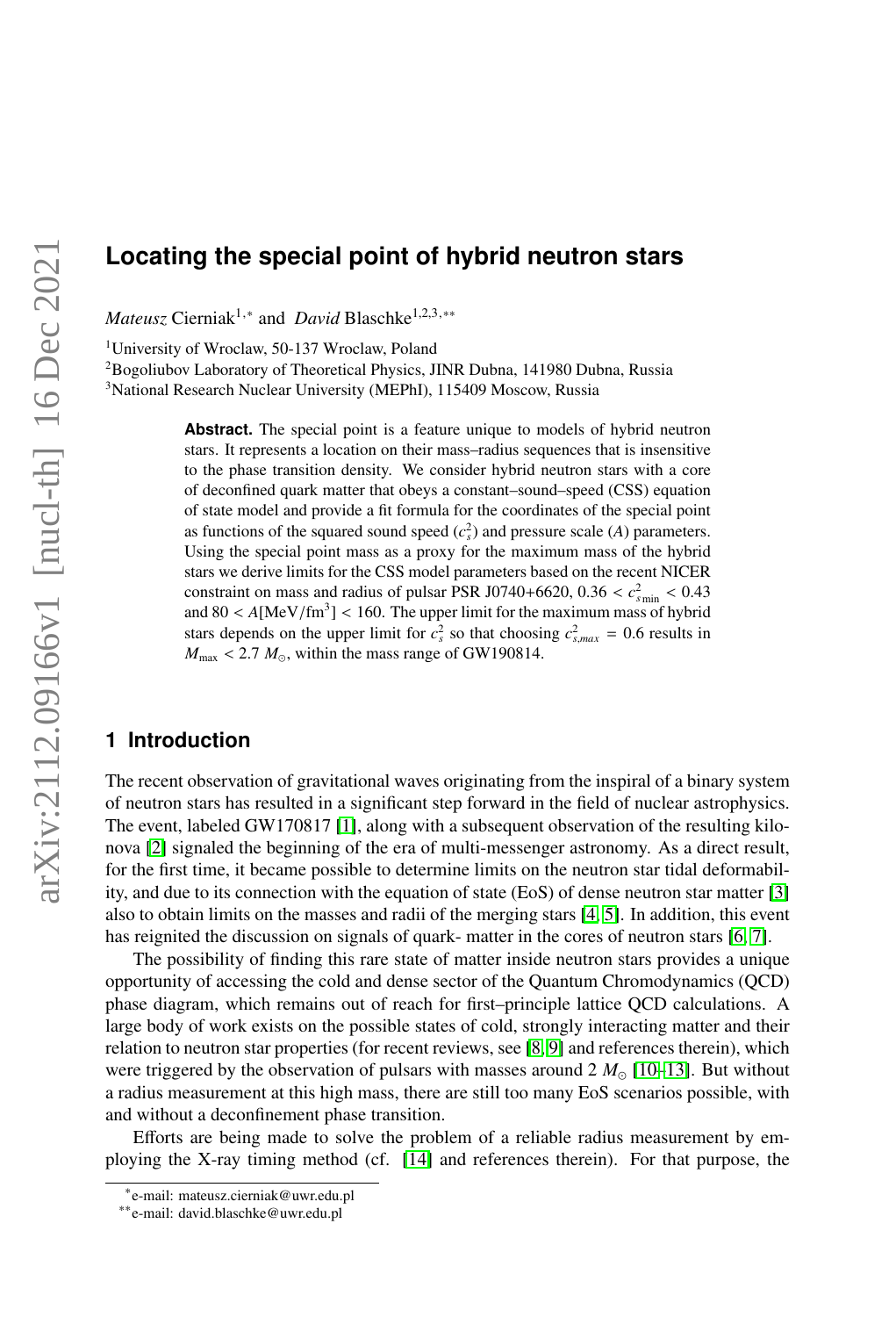NASA NICER mission was deployed to the International Space Station in June 2017 and has since then gathered luminosity data from a few millisecond pulsars. Results have been published for two objects,: the heaviest known pulsar with a precisely determined mass, PSR J0740+6620 [\[15,](#page-6-12) [16\]](#page-6-13), and an intermediate mass pulsar, PSR J0030+0451 [\[17,](#page-6-14) [18\]](#page-6-15). The latter only marginally agrees with the analysis of GW170817 [\[19\]](#page-6-16) in the same mass range, resulting in a narrow region of possible radii for intermediate-mass neutron stars [\[20\]](#page-6-17), or perhaps hint at a signal of the third family of compact stars [\[21\]](#page-6-18) which would give rise to the phenomenon of mass twin stars [\[22\]](#page-6-19) that could occur in different mass ranges [\[23\]](#page-6-20), also in the mass range of GW170817, see [\[9\]](#page-6-8) and references therein.

The high-mass pulsar PSR J0740+6620 is observed to have a rather large radius, see figure [1.](#page-3-0) This creates tension with the idea of purely hadronic neutron stars. Hadronic matter tends to soften at higher densities due to the onset of hyperons [\[24\]](#page-6-21) which creates the "hyperon puzzle" problem for nonrelativistic EoS models that are based on realistic nucleon-nucleon interactions like the APR EoS [\[25\]](#page-6-22). Adding a repulsive few-nucleon interaction in the form of a multi-pomeron potential solves the hyperon puzzle for such models [\[26,](#page-6-23) [27\]](#page-6-24) but this cannot explain the large radius for PSR J0740+6620.

While not completely excluded, the scenario of purely hadronic neutron star interiors is being increasingly disfavored by observation. A possible alternative are multi–phase models, predicting a phase transition from purely hadronic neutron stars at low mass to intermediate and high mass hybrid stars with a core presenting exotic states of matter, for instance a quark–gluon plasma (QGP). Such constructions are not completely free of the shortcomings of hadronic models, as the common convention is to construct a Maxwell–type first order phase transition from a stiffer hadronic equation of state (EoS) to a softer one, represented by the QGP. Recently, a number of alternative approaches were proposed [\[8,](#page-6-7) [28,](#page-7-0) [29\]](#page-7-1) which join a soft low-density hadronic EoS with stiff QGP models at high densities, thus easily fulfilling all observational constraints.

In this manuscript, we will restrict ourselves to the standard Maxwell construction of a phase transition and make use of the novel insights due to the special point property of hybrid neutron star sequences [\[30–](#page-7-2)[33\]](#page-7-3) in order to determine the impact of the recent observations on the available parameter space of a class of constant–speed–of–sound (CSS) QGP models [\[34\]](#page-7-4), which were shown to provide an accurate description of color–superconducting quark matter [\[35,](#page-7-5) [36\]](#page-7-6).

The manuscript is organized as follows. After introducing the two-phase hybrid EoS model for dense matter in the next section, we present results of an extensive scan of the possible locations of the special point in the mass-radius plane in section 3. In section 4, we introduce a fit formula that relates the coordinates of the special point to the CSS model parameters  $A$  and  $c_s^2$  and obtain as the main result of this contribution the mapping of the new NICER mass-radius constraint for PSR J0740+6620 onto the  $A - c_s^2$  plane. In section 5 we draw our Conclusions.

## **2 The two phase dense matter model**

In the absence of a unified description of cold hadronic and quark matter with a phase transition at high densities, the hybrid star matter EoS must be constructed by matching separate EoS, comparing pressures derived using hadrons,  $P_h(\mu)$ , or deconfined quarks,  $P_q(\mu)$ , as degrees of freedom. The EoS with the higher pressure is the one that is preferred by nature and describes the bulk thermodynamics. A crossing of both alternative EoS at the critical chemical potential  $\mu_c$  marks a first-order phase transition fulfilling the condition  $P_h(\mu_c) = P_a(\mu_c)$ for the Maxwell construction.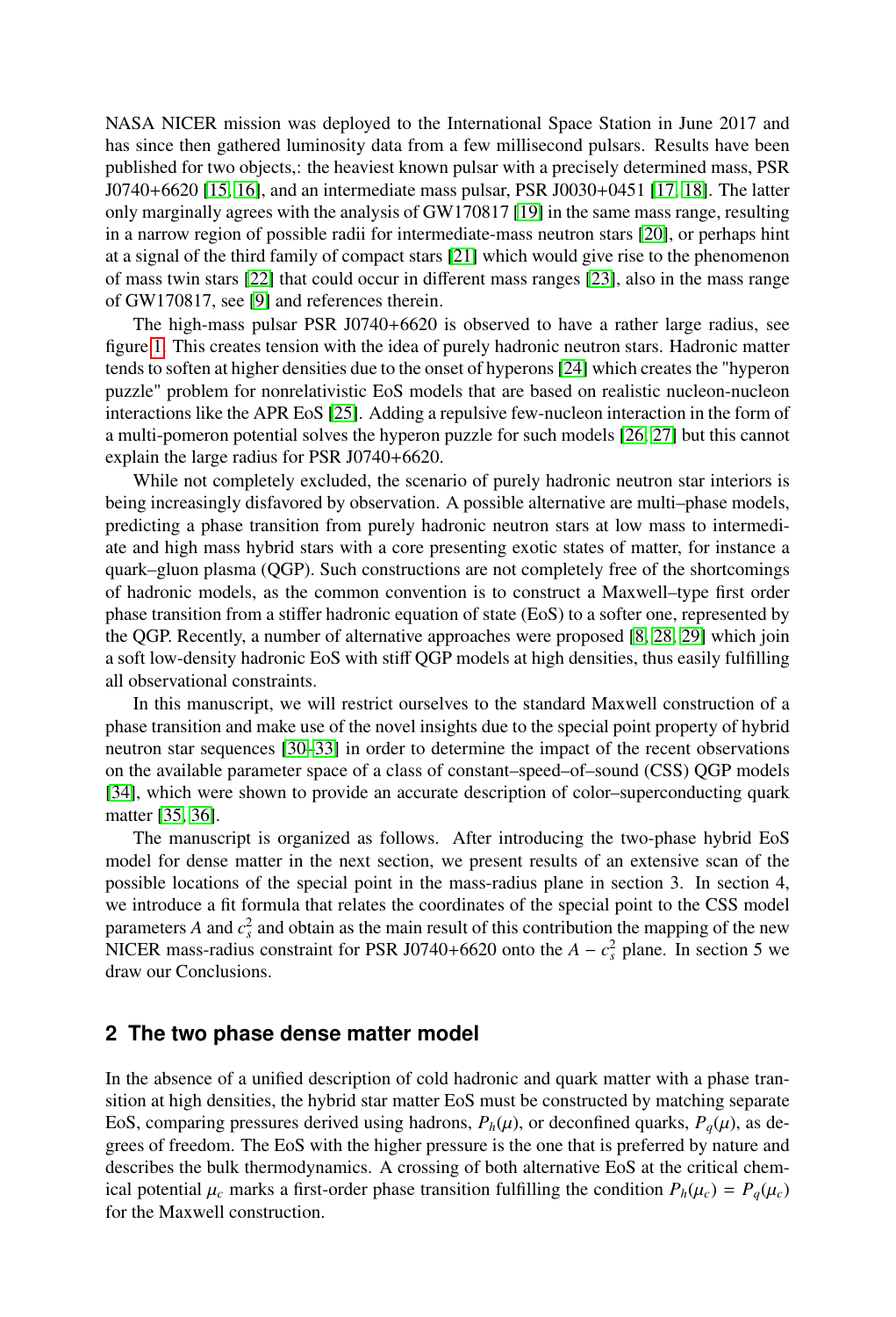The hadronic EoS discussed in this study is chosen from the class of relativistic densityfunctional (RDF) models based on the DD2 parametrization [\[37\]](#page-7-7) with excluded volume effects modelled according to [\[38\]](#page-7-8). Its inputs are fitted to the properties of finite nuclei and it predicts the EoS for nuclear matter at low densities up to and at nuclear saturation in accordance with the phenomenological data. Therefore, it should provide a reliable basis for extrapolations to supersaturation densities.

For the deconfined quark matter phase, the class of CSS quark matter models will be used. The EoS in the form of pressure as a function of the baryochemical potential reads (see also [\[31\]](#page-7-9) or the Appendix of [\[34\]](#page-7-4)),

$$
P(\mu) = A(\mu/\mu_0)^{1+c_s^{-2}} - B,\tag{1}
$$

where the model parameters *A*, *B* and  $c_s^2$  are constant and  $\mu_0 = 1$  GeV. The baryon density *n* follows from the canonical relation follows from the canonical relation

$$
\frac{dP(\mu)}{d\mu} = n(\mu) = (1 + c_s^{-2}) \frac{A}{\mu_0} \left(\frac{\mu}{\mu_0}\right)^{c_s^{-2}}.
$$
 (2)

Using the above, we arrive at the energy density

$$
\varepsilon = \mu n - P = B + c_s^{-2} A(\mu/\mu_0)^{1 + c_s^{-2}}.
$$
\n(3)

The relation between pressure and energy density takes the form

$$
P = c_s^2 \varepsilon - (1 + c_s^2)B.
$$
 (4)

It has been shown in [\[35\]](#page-7-5) that the above CSS model fits well the EoS of color superconducting quark matter in both, the 2SC and the CFL phases which were obtained from a self-consistent solution of the three-flavor NJL model in the mean field approximation [\[39,](#page-7-10) [40\]](#page-7-11).

## **3 The special point**

The special point of hybrid neutron stars is a property first described in [\[30\]](#page-7-2) and recently studied in [\[31](#page-7-9)[–33\]](#page-7-3). It is a characteristic feature of a broad range of two–phase models (see, e.g., [\[41](#page-7-12)[–43\]](#page-7-13)), presenting itself as a stationary point in the mass–radius diagram for hybrid star sequences. Any parametrization of the hybrid model, which varies only by the onset density of the second phase, will cross this point. This is illustrated in figure [1.](#page-3-0)

As was shown in [\[31–](#page-7-9)[33\]](#page-7-3), this feature can be used to characterize a broad family of EoS, without the need to fully scan the parameter space of the model, and to easily compare model predictions with observational data. Most recently, this has been demonstrated in [\[33\]](#page-7-3), where a prediction on the radius range of a hybrid star fulfilling PSR J0740+6620 mass–radius measurement was derived.

A detailed map of the special point locations and their dependence on the CSS model parameters has been made in [\[33\]](#page-7-3), shown here as figure [2,](#page-3-1) and will be used in the following chapter. It has been shown in [\[31,](#page-7-9) [33\]](#page-7-3) that this map is independent of the underlying hadronic EoS, the phase transition density and the type of the phase transition (first order, crossover etc.). Therefore, it can be used to isolate the hybrid neutron star branch and analyze observational data in the context of constraints on the parameters of the microscopic model for deconfined quark matter.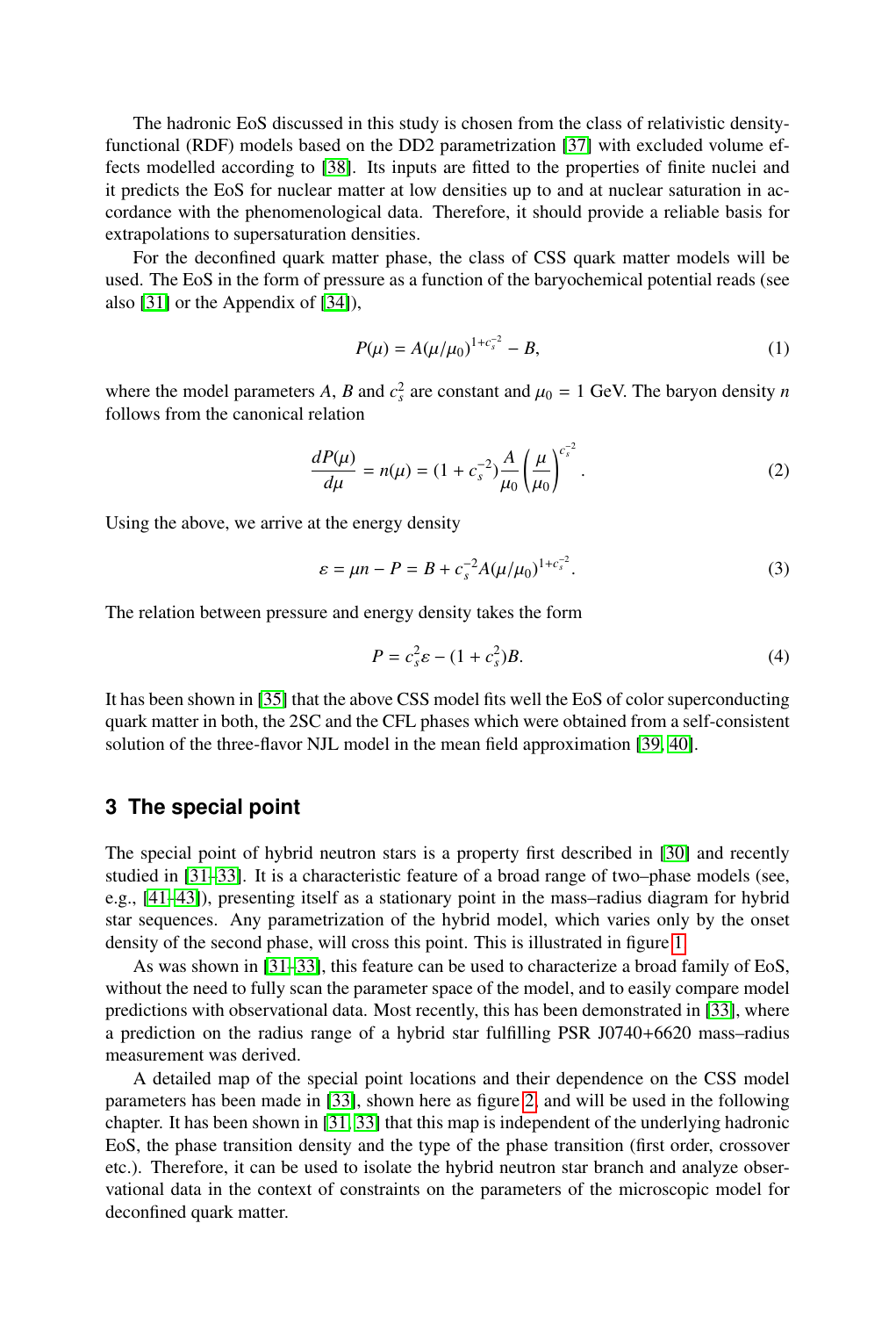

<span id="page-3-0"></span>Figure 1. Special point as the intersection of hybrid star sequences (red solid lines) on the neutron star mass radius diagram. The black line represents the hadronic EoS with excluded volume DD2p40, naming convention analogous to [\[38\]](#page-7-8). The intersection of the red lines with the black one mark the onset of CSS quark matter in the core, see also [\[33\]](#page-7-3). Observational data taken from [\[4,](#page-6-3) [5,](#page-6-4) [15](#page-6-12)[–18,](#page-6-15) [44\]](#page-7-14)



<span id="page-3-1"></span>**Figure 2.** Location of the special point (green area) for  $0.25 < c_s^2 < 1.0$  and  $80 < A[\text{MeV}/\text{fm}^3] < 300$ , lines of constant  $c^2$  and A are shown for comparison. Figure adopted from [331] Observational data lines of constant  $c_s^2$  and *A* are shown for comparison. Figure adopted from [\[33\]](#page-7-3). Observational data taken from [\[4,](#page-6-3) [5,](#page-6-4) [15](#page-6-12)[–18,](#page-6-15) [44\]](#page-7-14)

## **4 Parameter fit**

The coordinates of the special point are to a good approximation described by the following relationship

<span id="page-3-2"></span>
$$
\begin{cases}\nR_{SP}[\text{km}] = a_R \cdot \left(c_s^2\right)^{b_R} \cdot \left(A[\text{MeV}/\text{fm}^3]\right)^{c_R} + d_R, \\
M_{SP}[M_{\odot}] = a_M \cdot \left(c_s^2\right)^{b_M} \cdot \left(A[\text{MeV}/\text{fm}^3]\right)^{c_M} + d_M.\n\end{cases} \tag{5}
$$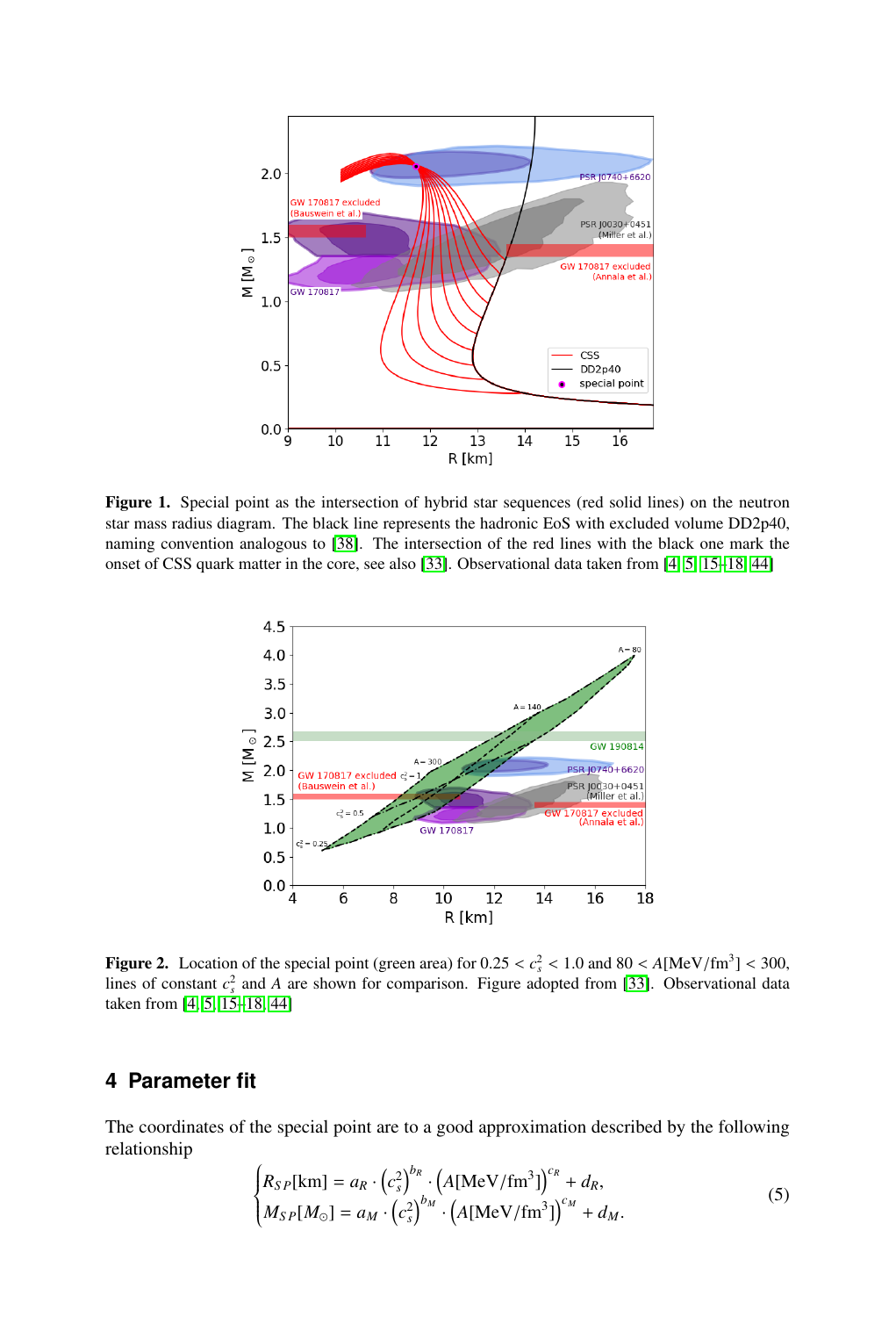<span id="page-4-2"></span>Table 1. Parameters of the fit formulas Eq. [\(5\)](#page-3-2) for the special point location in the *M* − *R* diagram.

| $\bar{X}$   $a_X$                       | $b_Y$ | c <sub>x</sub> | $d_{X}$ |
|-----------------------------------------|-------|----------------|---------|
| $\overline{R}$   145.938 0.420 -0.47    |       |                | $-0.4$  |
| $M \mid 35.332 \quad 0.648 \quad -0.47$ |       |                | $-0.4$  |

The accuracy of this approximation can be judged from figures [3](#page-4-0) and [4,](#page-4-1) where the data points were taken from [\[33\]](#page-7-3) (see also figure [2\)](#page-3-1) and the black solid lines are obtained using the fit formulas of Eq. [\(5\)](#page-3-2) with the parameters listed in table [1.](#page-4-2)



<span id="page-4-0"></span>**Figure 3.** Masses of the special point location (colored points) as function of the CSS parameters  $c_s^2$ (left panel) and *A* (right panel) compared to the fit formula [\(5\)](#page-3-2) (black line). See text for details.



<span id="page-4-1"></span>**Figure 4.** Radii of the special point location (colored points) as function of the CSS parameters  $c_s^2$  (left panel) and *A* (right panel) compared to the fit formula [\(5\)](#page-3-2) (black line). See text for details.

By inverting the fit [\(5\)](#page-3-2) we were able to translate existing observational constraints on neutron star masses and radii to constraints on the CSS model parameter space. This is the main result of this work, shown in Fig. [5.](#page-5-0)

## **5 Conclusions**

The special point typically corresponds to a mass slightly below  $M_{\text{max}}$ , no less than  $M_{\text{max}} - M_{\text{SP}} = 0.2 M_{\odot}$  [\[31\]](#page-7-9). If we assume  $M_{\text{SP}} \approx M_{\text{max}}$  and that PSR J0740+6620 represents the heaviest possible neutron star, we arrive at a narrow band of CSS model parameters that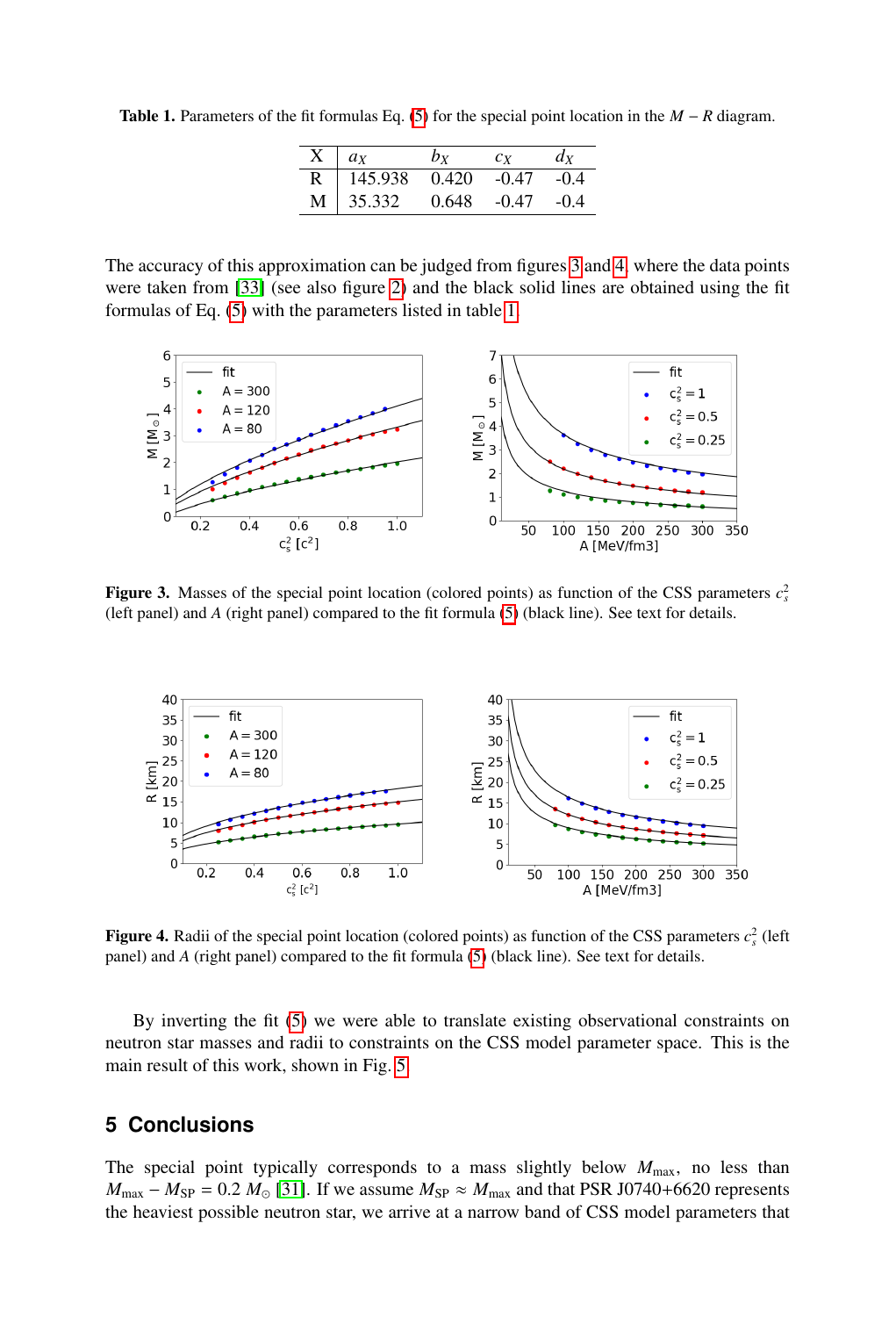

<span id="page-5-0"></span>**Figure 5.** Left panel: Neutron star mass–radius diagram with the  $1\sigma$  results of the NICER measurement of PSR J0740+6620 [\[15,](#page-6-12) [16\]](#page-6-13). The light green band is the mass range for the lighter object in the binary merger GW190814. The grey area approximates the region of special point locations for which the hybrid star sequence would fulfill the radius constraint from PSR J0740+6620. For orientation, we show limiting values of constant *A* as well as  $c_s^2 = 0.5$ . In the small red area lie all physical parametrizations of the color superconducting poplocal NII, model of quark matter [36] Right papel: The same areas and of the color superconducting nonlocal NJL model of quark matter [\[36\]](#page-7-6) Right panel: The same areas and lines as in the left panel, translated to the coordinate system spanned by the CSS model parameters  $c_s^2$ and *A*.

remain in agreement with this observation. Further demanding the *A* parameter not to fall below a value of 80 MeV/fm<sup>3</sup>, a value which ensures a phase transition not below the saturation density (cf. [\[33\]](#page-7-3)), we can determine a narrow band of possible values for the speed of sound parameter  $c_s^2$ . For  $A = 80 \text{ MeV}/\text{fm}^3$ , the possible range is  $0.36 \le c_s^2 \le 0.43$ . Higher values of A would subsequently drive the speed of sound to greater values with a limit in the vicinity *A* would subsequently drive the speed of sound to greater values with a limit in the vicinity of  $c_s^2 \approx 0.6$ .<br>Translat

Translating back the requirement of a transition at supersaturation density, we arrive at a limit represented by the black dashed line in the left panel of Fig. [5.](#page-5-0) Only the left side of this limit can be achieved with the CSS model assuming  $M_{\text{max}} \approx M_{J0740}$ . A potential revision of the measurement, that would suggest a higher radius for the star would signal, that this is not the highest possible mass for a neutron star, or that the CSS model does not accurately approximate the cold and dense matter EoS.

Finally, the grey band of the right panel of figure [5](#page-5-0) shows the available parameter space of the CSS model, assuming  $M_{\text{max}} > M_{J0740}$ , for which the model would remain in agreement with the NICER observation. For  $A = 80 \text{ MeV/fm}^3$ , this results in an upper limit on  $c_{s,max}^2 = 0.8$ <br>along with the previous lower limit of  $c^2 = 0.36$ 0.8, along with the previous lower limit of  $c_{s,min}^2 = 0.36$ .<br>We have demonstrated how the special point feature

We have demonstrated how the special point feature of hybrid neutron stars can be applied to provide direct limits on the chosen quark matter model parameters by translating the novel NICER measurement of PSR J0740+6620 to the parameter space of the CSS model. Further constraints can be derived from existing measurements, a task which we leave for subsequent studies. Due to the link between the phenomenological CSS model and the color– superconducting nlNJL model illustrated in [\[36\]](#page-7-6), such limits can provide valuable insight into the phenomenon of color–superconductivity in quark matter at high densities.

## **Acknowledgements**

M.C. and D.B. acknowledge support from the Polish National Science Centre (NCN) under grant number 2019/33/B/ST9/03059. The work of D.B. was supported by the Russian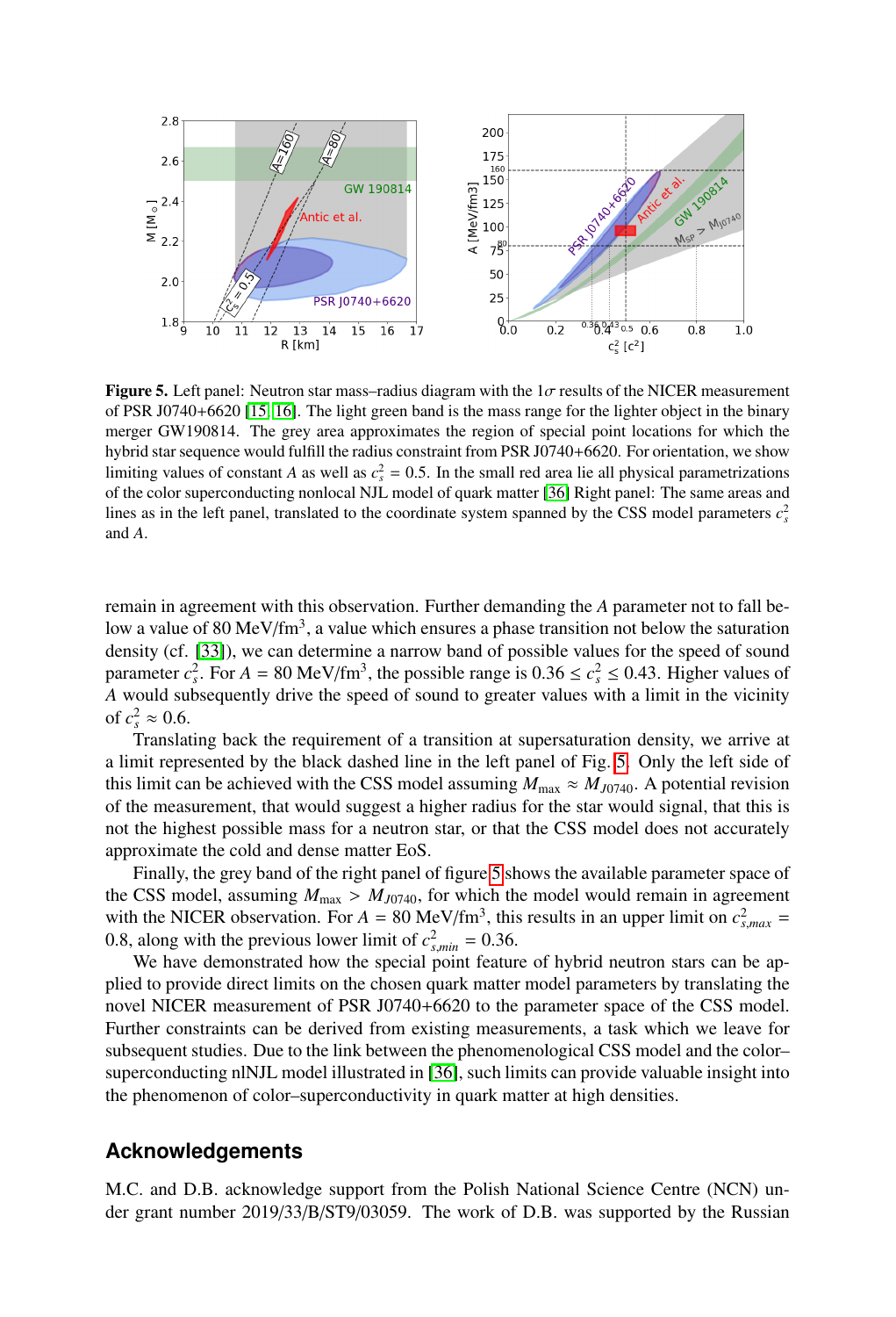Foundation for Basic Research under grant No. 18-02-40137 and by the Federal Program "Priority-2030".

## **References**

- <span id="page-6-0"></span>[1] B.P. Abbott et al., Phys. Rev. Lett. 119, 161101 (2017), 1710.05832
- <span id="page-6-1"></span>[2] B.P. Abbott et al., Astrophys. J. Lett. 848, L12 (2017), 1710.05833
- <span id="page-6-2"></span>[3] T. Hinderer, B.D. Lackey, R.N. Lang, J.S. Read, Phys. Rev. D **81**, 123016 (2010), 0911.3535
- <span id="page-6-3"></span>[4] E. Annala, T. Gorda, A. Kurkela, A. Vuorinen, Phys. Rev. Lett. 120, 172703 (2018), 1711.02644
- <span id="page-6-4"></span>[5] A. Bauswein, O. Just, H.T. Janka, N. Stergioulas, Astrophys. J. Lett. 850, L34 (2017), 1710.06843
- <span id="page-6-5"></span>[6] A. Bauswein, N.U.F. Bastian, D.B. Blaschke, K. Chatziioannou, J.A. Clark, T. Fischer, M. Oertel, Phys. Rev. Lett. 122, 061102 (2019), 1809.01116
- <span id="page-6-6"></span>[7] A. Bauswein, S. Blacker, V. Vijayan, N. Stergioulas, K. Chatziioannou, J.A. Clark, N.U.F. Bastian, D.B. Blaschke, M. Cierniak, T. Fischer, Phys. Rev. Lett. 125, 141103 (2020), 2004.00846
- <span id="page-6-7"></span>[8] G. Baym, T. Hatsuda, T. Kojo, P.D. Powell, Y. Song, T. Takatsuka, Rept. Prog. Phys. 81, 056902 (2018), 1707.04966
- <span id="page-6-8"></span>[9] D. Blaschke, N. Chamel, Astrophys. Space Sci. Libr. 457, 337 (2018), 1803.01836
- <span id="page-6-9"></span>[10] P. Demorest, T. Pennucci, S. Ransom, M. Roberts, J. Hessels, Nature 467, 1081 (2010), 1010.5788
- [11] J. Antoniadis et al., Science 340, 6131 (2013), 1304.6875
- [12] H.T. Cromartie et al. (NANOGrav), Nature Astron. 4, 72 (2019), 1904.06759
- <span id="page-6-10"></span>[13] E. Fonseca et al., Astrophys. J. Lett. 915, L12 (2021), 2104.00880
- <span id="page-6-11"></span>[14] S. Bogdanov, G.B. Rybicki, J.E. Grindlay, Astrophys. J. 670, 668 (2007), astro-ph/0612791
- <span id="page-6-12"></span>[15] M.C. Miller et al., Astrophys. J. Lett. 918, L28 (2021), 2105.06979
- <span id="page-6-13"></span>[16] T.E. Riley et al., Astrophys. J. Lett. **918**, L27 (2021), 2105.06980
- <span id="page-6-14"></span>[17] M.C. Miller et al., Astrophys. J. Lett. 887, L24 (2019), 1912.05705
- <span id="page-6-15"></span>[18] T.E. Riley et al., Astrophys. J. Lett. 887, L21 (2019), 1912.05702
- <span id="page-6-16"></span>[19] B.P. Abbott et al. (LIGO Scientific, Virgo), Phys. Rev. Lett. 121, 161101 (2018), 1805.11581
- <span id="page-6-17"></span>[20] C.D. Capano, I. Tews, S.M. Brown, B. Margalit, S. De, S. Kumar, D.A. Brown, B. Krishnan, S. Reddy, Nature Astron. 4, 625 (2020), 1908.10352
- <span id="page-6-18"></span>[21] U.H. Gerlach, Phys. Rev. 172, 1325 (1968)
- <span id="page-6-19"></span>[22] N.K. Glendenning, C. Kettner, Astron. Astrophys. 353, L9 (2000), astro-ph/9807155
- <span id="page-6-20"></span>[23] J.E. Christian, A. Zacchi, J. Schaffner-Bielich, Eur. Phys. J. A 54, 28 (2018), 1707.07524
- <span id="page-6-21"></span>[24] D. Chatterjee, I. Vidaña, Eur. Phys. J. A 52, 29 (2016), 1510.06306
- <span id="page-6-22"></span>[25] A. Akmal, V.R. Pandharipande, D.G. Ravenhall, Phys. Rev. C 58, 1804 (1998), nucl-th/9804027
- <span id="page-6-23"></span>[26] Y. Yamamoto, T. Furumoto, N. Yasutake, T.A. Rijken, Eur. Phys. J. A 52, 19 (2016), 1510.06099
- <span id="page-6-24"></span>[27] Y. Yamamoto, H. Togashi, T. Tamagawa, T. Furumoto, N. Yasutake, T.A. Rijken, Phys. Rev. C 96, 065804 (2017), 1708.06163